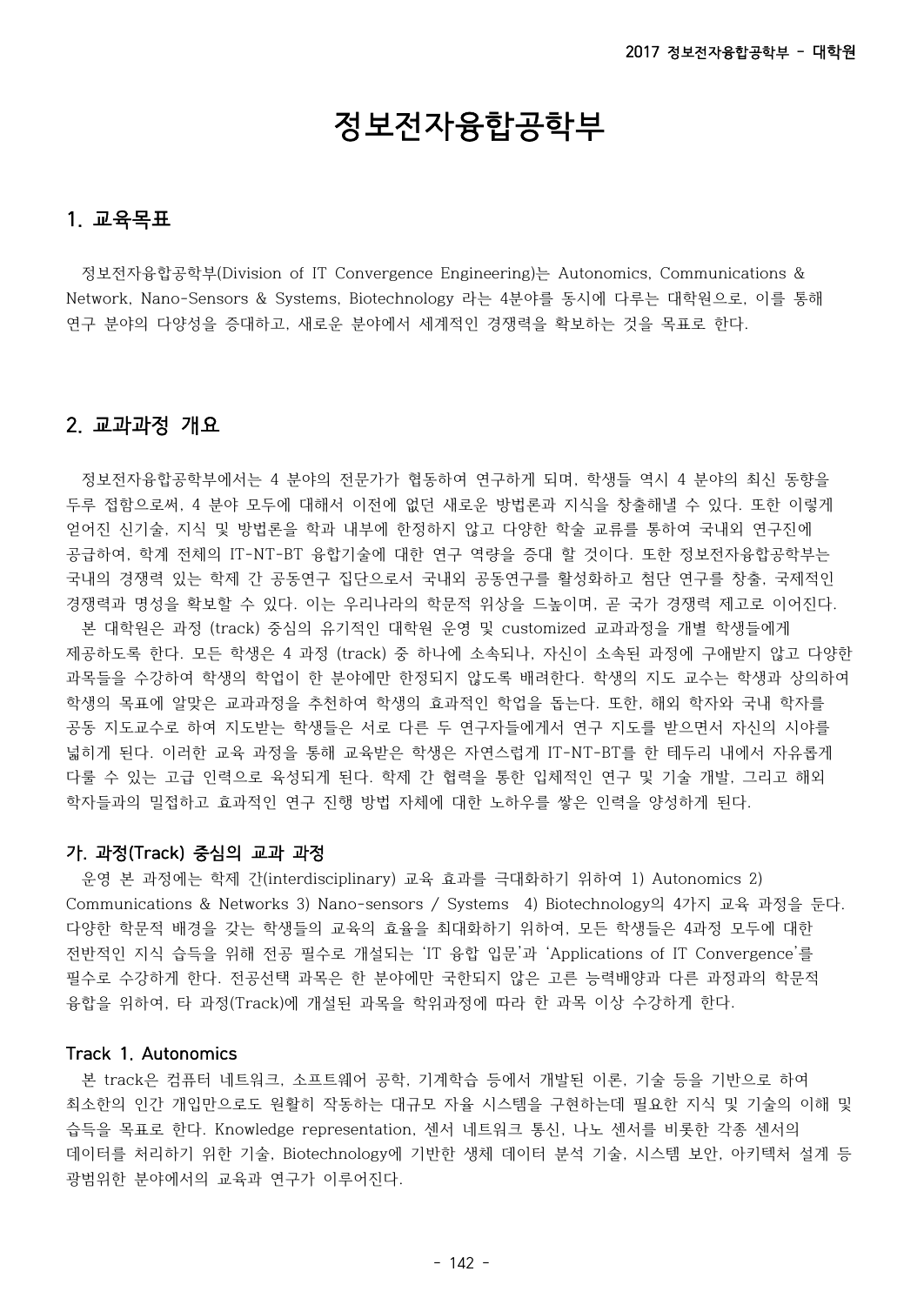#### Track 2. Communications & Networks

 본 트랙에서는 무선 통신 및 네트워크 기술에 대한 전반적인 이론을 이해하고, 이를 다양한 응용 분야에서 활용할 수 있도록 교육하는 것을 목표로 한다. 새로운 고속 다중 안테나 전송 시스템을 위한 modulation/ encoding/decoding/demodulation 기술, 유무선 통합 네트워크상에서 안전한 데이터 전송을 위한 네트워킹 프로토콜의 설계 및 분석, 네트워크 제어 시스템의 최적화 등에 대한 교육 및 연구가 이루어진다.

#### Track 3. Nano-Sensors & Systems

 본 과정은 나노과학 및 나노공학 분야의 연구를 통하여 U-Health 및 U-Environment 용 저비용 최소형 집적 시스템에 이용될 첨단 전자소자 및 센서 등을 개발하는 것을 목표로 한다. U-Health 및 U-Environment 응용을 위한 autonomic system의 개발에 필요한 초저전력 무선 transceiver, intelligent signal processing, 차세대 메모리 소자 및 바이오센서 시스템 분야 등을 아우르는 정보통신, 나노 및 생명공학 분야의 연구 및 교육이 이루어진다.

#### Track 4. Biotechnology

 세포 내의 신호전달 (signal transduction)과정, 세포 분열과정, 유전자 발현 과정 등 U-Health care 등의 ubiquitous 시스템이 사용할 데이터의 원천이 되는 생체의 구조 및 시스템 차원의 이해를 목적으로 한다. 특히 분자 수준에서 시스템 수준까지의 생화학적 과정 연구, 지도 형성, 기억 및 세포분화 등의 개체 수준의 연구 등을 통하여 밝혀진 여러 생명 현상을 시스템 차원에서 이해하고 정량적이며 수리적인 방법을 개발, 이용하여 이를 해석, 규명하는 것을 목표로 한다.

## 나. 졸업학점

|      | 이수학점 |      |                                                                                                                                                                                                                                                                                                                                 |
|------|------|------|---------------------------------------------------------------------------------------------------------------------------------------------------------------------------------------------------------------------------------------------------------------------------------------------------------------------------------|
| 학위과정 | 교과학점 | 연구학점 | 비고<br>연구학점은 석사논문연구, 박사논문연구, 세미나 과목 임.<br>세미나과목 ITCE800A Seminars in IT Convergence Engineering<br>$\overline{\phantom{a}}$<br>을 석사, 통합 및 박사과정에서 각각 2학기 이상 이수하여야 함.<br>단, 타 학과 컴퓨터공학과, 전자전기공학과, 생명과학과 등에서<br>세미나 과목을 수강할 경우, "ITCE800A Seminars in IT<br>Convergence"과목 이수를 대체 인정함.<br>교과학점은 ITCE 교과목, 타 학과 대학원 교과목, 학부 400단위 교과 |
| 석사   |      | 28학점 | 목(6학점까지 인정)임.                                                                                                                                                                                                                                                                                                                   |
|      | 18학점 | 10학점 |                                                                                                                                                                                                                                                                                                                                 |
|      | 32학점 |      |                                                                                                                                                                                                                                                                                                                                 |
| 박사   | 12학점 | 20학점 |                                                                                                                                                                                                                                                                                                                                 |
|      | 60학점 |      |                                                                                                                                                                                                                                                                                                                                 |
| 통합   | 27학점 | 33학점 |                                                                                                                                                                                                                                                                                                                                 |

## 다. 과정(Track)별 최소 이수 교과학점

| 과정 | 전공필수 | 과정(Track) 전공선택<br>소속     | 과정(Track) 전공선택<br>타      |
|----|------|--------------------------|--------------------------|
| 석사 | 6학점* | $\overline{\phantom{0}}$ | $\overline{\phantom{0}}$ |
| 박사 | 6학점* | 3학점                      | 3학점                      |
| 통합 | 6학점* | 12학점                     | 6학점                      |

- 2009년, 2010년 입학생은 3학점

- 학위과정별 졸업이수 교과학점 중 과정별 최소 이수 교과학점 기준을 충족하여야 함. 단, 이전 학위과정에서 전공필수과목을 수강한 학생의 경우는 수강을 면제한다.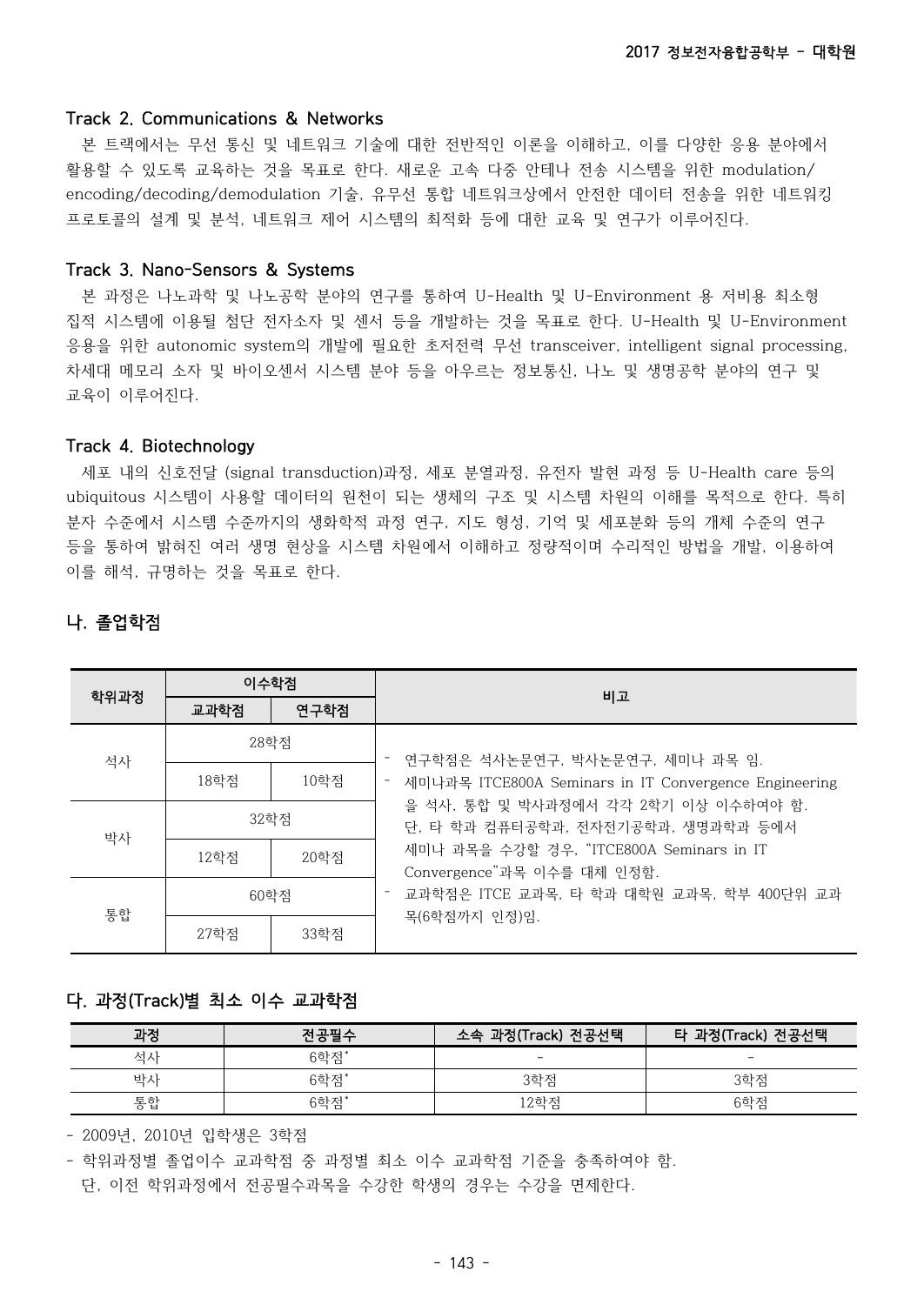## 3. 전공과목 일람표

| 이수구분                                                                                                                                                                   | 학수번호                                         | 교과목명                                                                   | 강의-실험-학점                                                                                                                                                                                                                                                                                                                                                                                                                                                                                                                             |
|------------------------------------------------------------------------------------------------------------------------------------------------------------------------|----------------------------------------------|------------------------------------------------------------------------|--------------------------------------------------------------------------------------------------------------------------------------------------------------------------------------------------------------------------------------------------------------------------------------------------------------------------------------------------------------------------------------------------------------------------------------------------------------------------------------------------------------------------------------|
| 전공필수                                                                                                                                                                   | ITCE500                                      | Introduction to IT Convergence Engineering                             | $3 - 0 - 3$                                                                                                                                                                                                                                                                                                                                                                                                                                                                                                                          |
|                                                                                                                                                                        | ITCE600                                      | Applications of IT Convergence                                         | $3 - 0 - 3$<br>$3 - 0 - 3$<br>$3 - 0 - 3$<br>$3 - 0 - 3$<br>$3 - 0 - 3$<br>$3 - 0 - 3$<br>$3 - 0 - 3$<br>$3 - 0 - 3$<br>$3 - 0 - 3$<br>$3 - 0 - 3$<br>$3 - 0 - 3$<br>$3 - 0 - 3$<br>가변학점<br>$3 - 0 - 3$<br>$3 - 0 - 3$<br>$3 - 0 - 3$<br>$3 - 0 - 3$<br>$3 - 0 - 3$<br>$3 - 0 - 3$<br>$3 - 0 - 3$<br>$3 - 0 - 3$<br>가변학점<br>$3 - 0 - 3$<br>$3 - 0 - 3$<br>$3 - 0 - 3$<br>$k3 - 0 - 3$<br>$3 - 0 - 3$<br>$3 - 0 - 3$<br>$3 - 0 - 3$<br>$3 - 0 - 3$<br>$3 - 0 - 3$<br>$3 - 0 - 3$<br>$3 - 0 - 3$<br>$1 - 4 - 3$<br>$3 - 0 - 3$<br>가변학점 |
|                                                                                                                                                                        | ITCE501/EECE700L                             | Autonomic Systems                                                      |                                                                                                                                                                                                                                                                                                                                                                                                                                                                                                                                      |
|                                                                                                                                                                        | ITCE502                                      | Ontologies and Semantic Reasoning                                      |                                                                                                                                                                                                                                                                                                                                                                                                                                                                                                                                      |
|                                                                                                                                                                        | ITCE503/EECE700M                             | Information and Data Modeling                                          |                                                                                                                                                                                                                                                                                                                                                                                                                                                                                                                                      |
|                                                                                                                                                                        | ITCE504/EECE515                              | Machine Learning                                                       |                                                                                                                                                                                                                                                                                                                                                                                                                                                                                                                                      |
|                                                                                                                                                                        | ITCE505/EECE524                              | Probabilistic Graphical Models                                         |                                                                                                                                                                                                                                                                                                                                                                                                                                                                                                                                      |
| 전공선택                                                                                                                                                                   | ITCE601/EECE600                              | Distributed Processing                                                 |                                                                                                                                                                                                                                                                                                                                                                                                                                                                                                                                      |
| (Track1,<br>Autonomics)                                                                                                                                                | ITCE602/EECE702R                             | Wireless Network Security                                              |                                                                                                                                                                                                                                                                                                                                                                                                                                                                                                                                      |
|                                                                                                                                                                        | ITCE603/EECE702R                             | Self-Protection System                                                 |                                                                                                                                                                                                                                                                                                                                                                                                                                                                                                                                      |
|                                                                                                                                                                        | ITCE605/EECE607                              | Network and Service Management                                         |                                                                                                                                                                                                                                                                                                                                                                                                                                                                                                                                      |
|                                                                                                                                                                        | ITCE606                                      | Knowledge Representataion, Reasoning and Inferencing                   |                                                                                                                                                                                                                                                                                                                                                                                                                                                                                                                                      |
| ITCE607<br>ITCE710 A-Z<br>ITCE520/EECE609<br>ITCE21/EECE576<br>ITCE522/EECE700O<br>전공선택<br>ITCE620/EECE608<br>(Track2,<br>ITCE621/EECE620<br>Mobile Networks<br>Comm.& | Advanced Semantic Reasoning and Applications |                                                                        |                                                                                                                                                                                                                                                                                                                                                                                                                                                                                                                                      |
|                                                                                                                                                                        |                                              | Specail Topics in Autonomics                                           |                                                                                                                                                                                                                                                                                                                                                                                                                                                                                                                                      |
|                                                                                                                                                                        |                                              | Introduction to Random Variable and Process                            |                                                                                                                                                                                                                                                                                                                                                                                                                                                                                                                                      |
|                                                                                                                                                                        |                                              | Statistical Communication Theory                                       |                                                                                                                                                                                                                                                                                                                                                                                                                                                                                                                                      |
|                                                                                                                                                                        |                                              | Human Body Communication and Networking for<br>Convergence Engineering |                                                                                                                                                                                                                                                                                                                                                                                                                                                                                                                                      |
|                                                                                                                                                                        |                                              | Advanced Computer Networks                                             |                                                                                                                                                                                                                                                                                                                                                                                                                                                                                                                                      |
|                                                                                                                                                                        |                                              |                                                                        |                                                                                                                                                                                                                                                                                                                                                                                                                                                                                                                                      |
| Networks)                                                                                                                                                              | ITCE622/EECE626                              | Multimedia Networking                                                  |                                                                                                                                                                                                                                                                                                                                                                                                                                                                                                                                      |
|                                                                                                                                                                        | ITCE623/EECE663                              | Estimation Theory                                                      |                                                                                                                                                                                                                                                                                                                                                                                                                                                                                                                                      |
|                                                                                                                                                                        | ITCE624/EECE668                              | Robust Control                                                         |                                                                                                                                                                                                                                                                                                                                                                                                                                                                                                                                      |
|                                                                                                                                                                        | ITCE720 A-Z                                  | Special Topics in Communications & Networks                            |                                                                                                                                                                                                                                                                                                                                                                                                                                                                                                                                      |
|                                                                                                                                                                        | ITCE540                                      | Introduction to Nano Technology                                        |                                                                                                                                                                                                                                                                                                                                                                                                                                                                                                                                      |
|                                                                                                                                                                        | ITCE541/EECE560                              | Nano Electronics                                                       |                                                                                                                                                                                                                                                                                                                                                                                                                                                                                                                                      |
|                                                                                                                                                                        | ITCE542/EECE593                              | Microwave Active Circuits                                              |                                                                                                                                                                                                                                                                                                                                                                                                                                                                                                                                      |
|                                                                                                                                                                        | ITCE543/EECE596                              | RFIC Design                                                            |                                                                                                                                                                                                                                                                                                                                                                                                                                                                                                                                      |
|                                                                                                                                                                        | ITCE544/EECE569                              | Analog Integrated Circuits                                             |                                                                                                                                                                                                                                                                                                                                                                                                                                                                                                                                      |
|                                                                                                                                                                        | ITCE545/EECE570                              | Digital Integrated Circuits                                            |                                                                                                                                                                                                                                                                                                                                                                                                                                                                                                                                      |
| (Track3,<br>Nano-Sensors                                                                                                                                               | ITCE546/EECE401                              | Semiconductor Electronics II                                           |                                                                                                                                                                                                                                                                                                                                                                                                                                                                                                                                      |
|                                                                                                                                                                        | ITCE640                                      | Low Power Integrated Circuits                                          |                                                                                                                                                                                                                                                                                                                                                                                                                                                                                                                                      |
| & Systems)                                                                                                                                                             | ITCE641                                      | Semiconductor Theory                                                   |                                                                                                                                                                                                                                                                                                                                                                                                                                                                                                                                      |
|                                                                                                                                                                        | ITCE642/EECE598                              | Advanced Nano Devices                                                  |                                                                                                                                                                                                                                                                                                                                                                                                                                                                                                                                      |
|                                                                                                                                                                        | ITCE643                                      | CMOS Circuits for Sensor Interface                                     |                                                                                                                                                                                                                                                                                                                                                                                                                                                                                                                                      |
|                                                                                                                                                                        | ITCE644                                      | Nano Bio Sensor Engineering                                            |                                                                                                                                                                                                                                                                                                                                                                                                                                                                                                                                      |
| 전공선택                                                                                                                                                                   | ITCE645                                      | Sensor Technology for Convergence Engineering                          |                                                                                                                                                                                                                                                                                                                                                                                                                                                                                                                                      |
|                                                                                                                                                                        | ITCE740 A-Z                                  | Special Topics in Nano Sensors & Systems                               |                                                                                                                                                                                                                                                                                                                                                                                                                                                                                                                                      |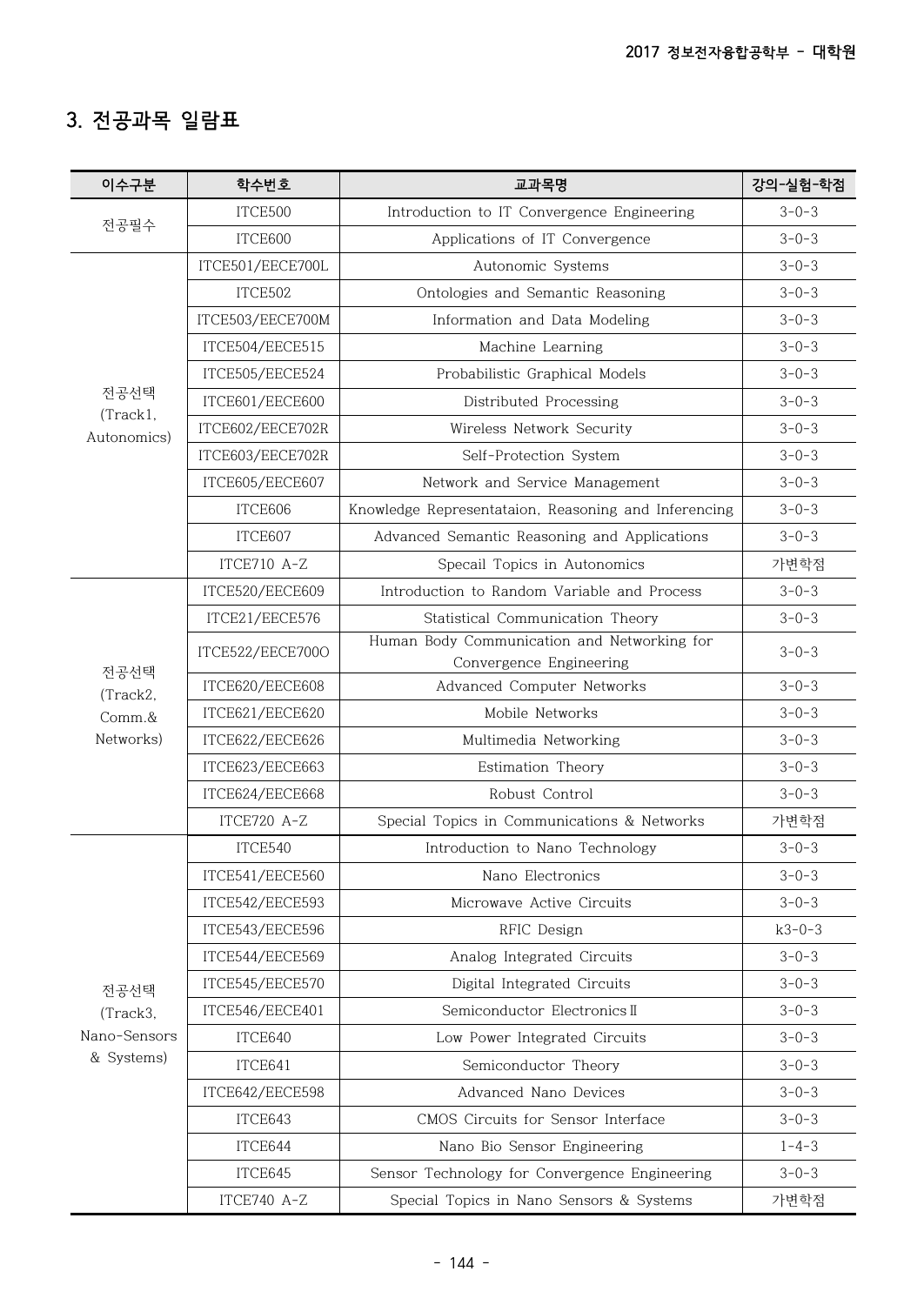| 이수구분                       | 학수번호                                      | 교과목명                                       | 강의-실험-학점                                  |
|----------------------------|-------------------------------------------|--------------------------------------------|-------------------------------------------|
|                            | ITCE560/MOLS619                           | Bioinformatics                             | $3 - 0 - 3$                               |
|                            | ITCE561/MOLS502                           | Advanced Biochemistry                      | $3 - 0 - 3$                               |
|                            | ITCE562/MOLS515/<br>IBIO655               | Biology of Aging                           | $3 - 0 - 3$                               |
| 전공선택                       | ITCE563/IBIO614                           | Frontiers of Interdisciplinary Biosciences | $3 - 0 - 3$<br>$3 - 0 - 3$<br>$3 - 0 - 3$ |
| (Track4,<br>Biotechnology) | ITCE564/IBIO645                           | Advanced Bioengineering                    |                                           |
|                            | ITCE565/MOLS508                           | Advanced Developmental Biology             |                                           |
|                            | ITCE566/MOLS517/<br>IBIO528               | Advanced Molecular Genetics                | $3 - 0 - 3$                               |
|                            | ITCE760 A-Z                               | 가변학점<br>SpecialTopics in Biotechnology     |                                           |
|                            | ITCE800 A-Z                               | Seminars in IT Convergence Engineering     | 가변학점                                      |
| 연구과목                       | ITCE699                                   | Master Thesis Research                     | 가변학점                                      |
|                            | ITCE899<br>Doctoral Dissertation Research | 가변학점                                       |                                           |

## 4. 교과목 개요

ITCE500 Introduction to IT Convergence Engineering (3-0-3) This course generally introduces Autonomics, Communications & Networks, Nano Sensors & Systems, Biotechnology and other related studies and focuses on possible creative research areas so that students can choose their research themes.

## ITCE501/EECE700L Autonomic Systems (3-0-3)

 This course is intended for the students who are interested in understanding autonomic systems. First, the need and motivation for autonomic systems will be described. Next, we will review different autonomic architectures from the US, Europe and Asia, emphasizing core mechanisms such as control loops, management abstractions, and how sensors and effectors interface the autonomic manager to the entity being managed. We will then examine the salient features of representative autonomic systems, and augment this with practical examples based on our WCU ITCE program, and discuss potential research topics for autonomics graduate students. The course will conclude with examples that explain how to manage different types of systems, how to enable business needs to drive the management of systems and services, and how to orchestrate behavior.

## ITCE502 Ontologies and Semantic Reasoning (3-0-3)

 This course is intended for researchers and practitioners who are interested in designing ontologies to support knowledge engineering and management for use in semantic reasoning. This course emphasizes an understanding of the fundamentals required to build robust conceptual models using ontologies.

## ITCE503/EECE700M Information and Data Modeling (3-0-3)

 This course provides a detailed understanding of object-oriented information and data modeling, and how to use models to represent, analyze, and act on knowledge. This course gives a deeper insight into the foundations of modeling, and emphasizes the use of modern software engineering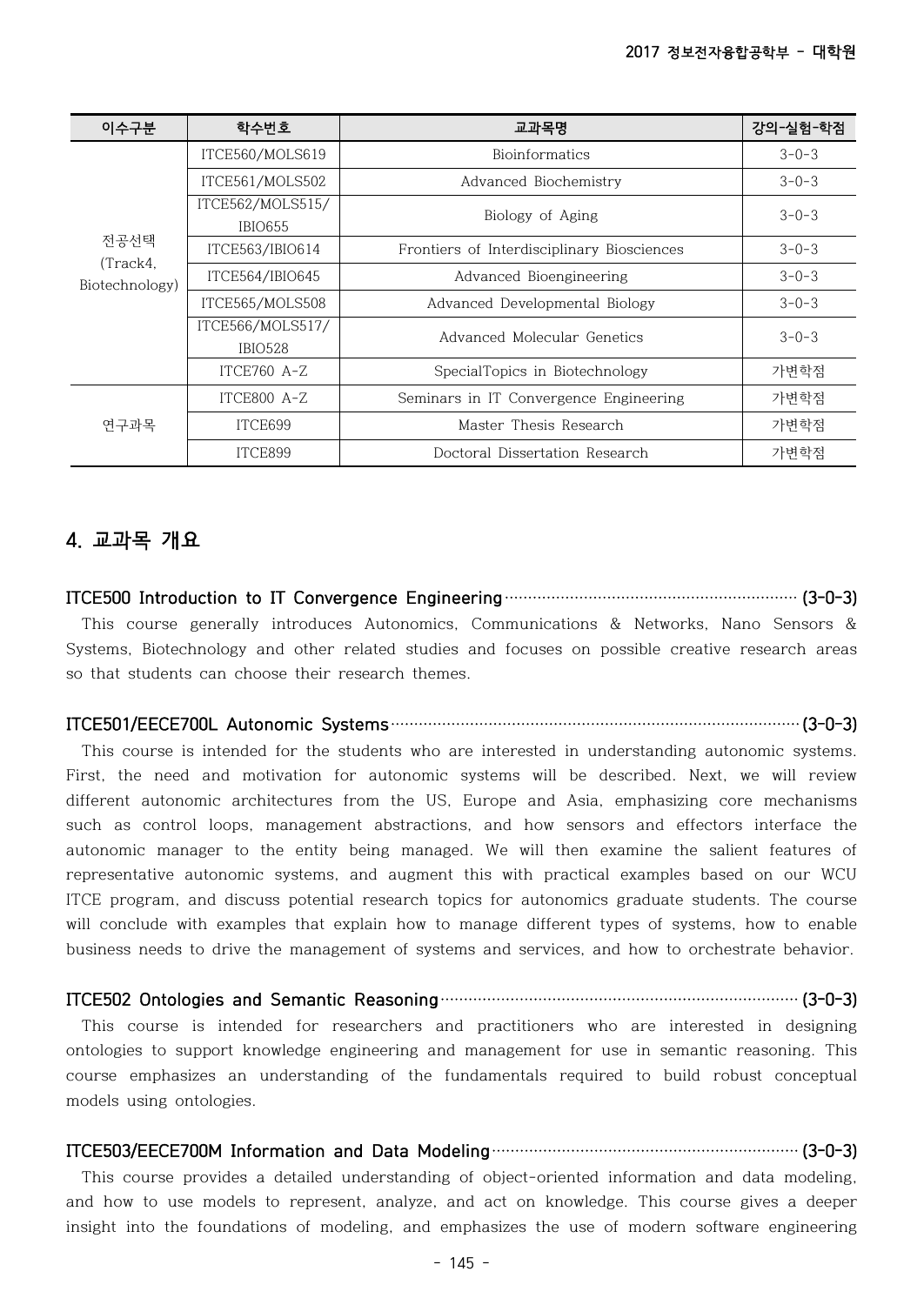practices, such as patterns, to represent and process information for common modeling problems. A detailed review of object-oriented information modeling fundamentals will be conducted, followed by hands-on experience in building different types of models for various applications ranging from well structured use cases to ad hoc design. Elements from our WCU ITCE program will be used as examples for students to build, analyze, and optimize models throughout the course to reinforce the theory learned.

#### ITCE504/EECE515 Machine Learning (2000) (3-0-3)

 Machine learning is the study of computer algorithms that allow computers to "learn". It is a method of creating computer algorithms such that computers are able to perform pattern recognition, prediction, decision, and so on. This introductory course on machine learning will address mathematical and statistical methods involving current statistical machine learning as well as various applications. Topics to be covered include density estimation, Bayes decision theory, latent variable models, mixture models, discriminant analysis, clustering, classification, dimensionality reduction, regression, kernel methods, VC-dimension, HMM, MLP, RBF, etc. Main focus will be given to statistical and probabilistic methods for machine learning, involving supervised, unsupervised, and semisupervised learning.

#### ITCE505/EECE524 Probabilistic Graphical Models (3-0-3)

 Probabilistic graphical models are a happy marriage between probability theory and graph theory, providing a flexible and powerful tool for the design and analysis of machine learning algorithms when uncertainty and complexity are involved. This course offers an introduction to graphical models, emphasizing both theories and applications. Trees, factor graphs, undirected/directed graphs are considered, where nodes are associated with random variables. Probabilistic inference (belief propagation) and ststistical estimation methods are introduced for graphical models.

#### ITCE520/EECE609 Introduction to Random Variable and Process (3-0-3)

 Probability theory and random variables are discussed, which includes the relationship and transformation of random variables. Stochastic or random process is discussed, including stationary and nonstationary random processes, dynamics and filtering problems.

## ITCE521/EECE576 Statistical Communication Theory (3-0-3)

Prerequisite : Undergraduate level Probability theory, Signal and systems, Linear algebra

- Review the basic principles of linear analysis, probability, statistics, and random processes
- Learn the analysis of linear and nonlinear systems with random inputs.
- Learn the design of systems that satisfy some statistical conditions for signal detection and waveform estimation
- Learn about how the information theory is applied to communication systems
- Learn the properties of noise in the communication systems

#### ITCE522/EECE7000 Human Body Communication and Networking for Convergence Engineering ....... (3-0-3)

 In this course, students will learn short-range wireless network solutions for personal and body area networks. Topics include network topologies, protocols, and industry standards for these networks such as Bluetooth, ZigBee, 802.15.3, and 802.15.4. They also include ultra low-power signal processing, RF communication near or in body networks, security provisions, and data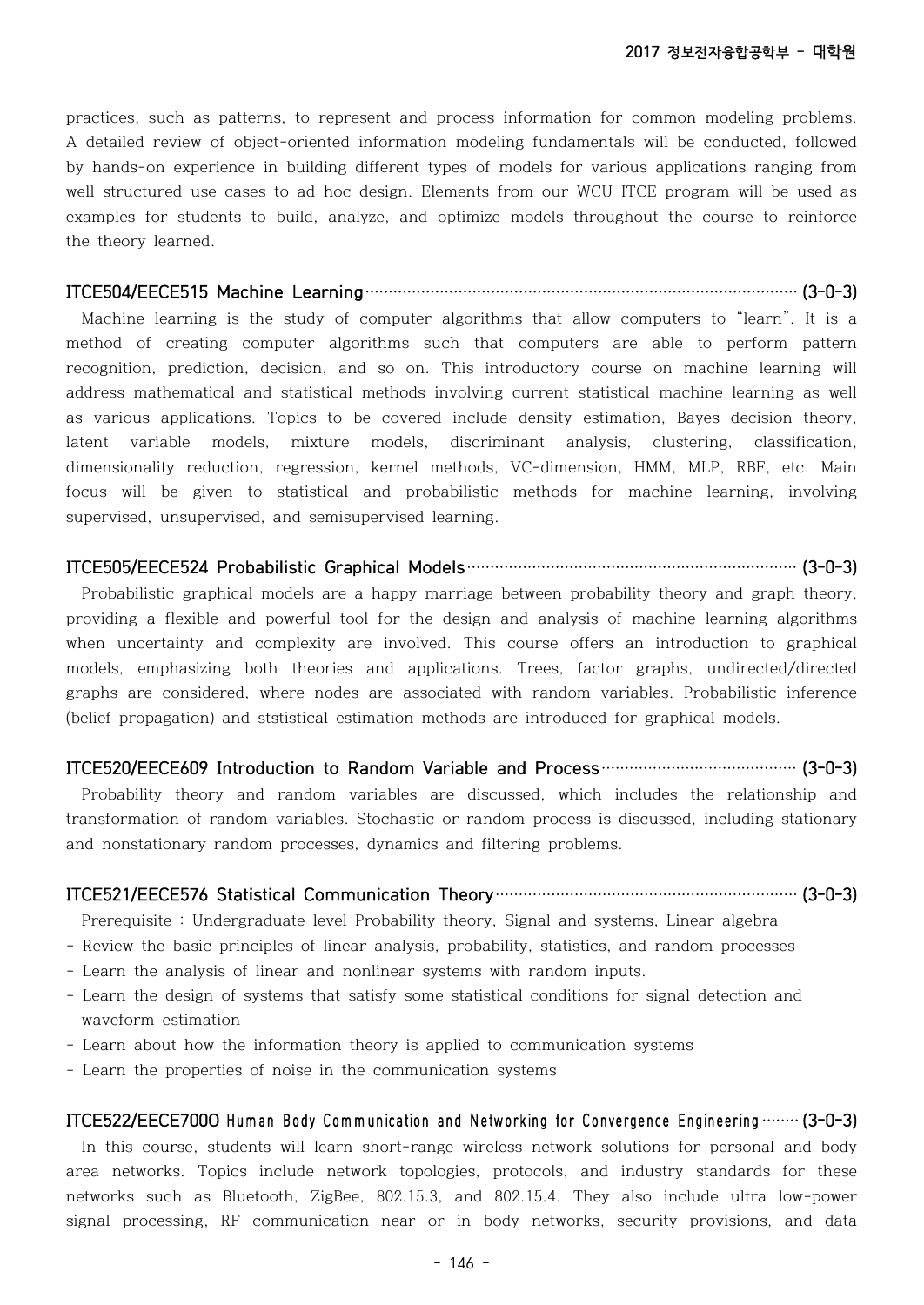fusion techniques. Personal and body area network scenarios and applications are also discussed.

## ITCE540 Introduction to Nano Technology (3000) (3000) (3-0-3)

 This course provides in depth understanding of nanotechnologies including nanoelectronics, functionalized carbon nanotubes or nanowires, and MEMS. The biomedical application like Biological field effects transisters(BioFETs) is covered in the course as well.

#### ITCE541/EECE560 Nano Electronics (2000) (3-0-3)

 This course covers analysis of semiconductor surface, quantum state, conduction mechanism at surface, optical properties and elastic properties, surface processing technique and device application.

#### ITCE542/EECE593 Microwave Active Circuits (3-0-3)

 This course covers the basic concept of microwave active circuit designs such as s-parameter, twoport network, matching circuit and gain/stability of transistor based amplifier. Then, the circuit design methodology for the important functional blocks of microwave transceivers such as broadband amplifiers, LNA, power amplifier, microwave mixer and power oscillator is studied.

## ITCE543/EECE596 RFIC Design (2000) (3-0-3)

 The important RFIC chip design methods for the transceiver of the wireless communication system are studied. First, the transceiver architecture of the system is described. Then, the important functional blocks of the transceiver are covered. They include passive component design, LNA, mixer, oscillator and phase noise, and frequency synthesizer.

#### ITCE544/EECE569 Analog Integrated Circuits (3-0-3)

 Covers CMOS analog integrated circuit design techniques using hand analysis and SPICE simulation, reviews the operation of single transistor amplifiers such as CS CG CD amplifiers, frequency response and stability, noise analysis, bandgap voltage source and current source bias circuits, single-ended and fully-differential CMOS OP amp circuits, switched capacitor filter, phase locked loop and delay locked loop

#### ITCE545/EECE570 Digital Integrated Circuits (3-0-3)

 Covers CMOS digital integrated circuit design techniques using hand analysis and SPICE simulation. Operation of CMOS inverter circuit, static logic circuit, dynamic logic circuits such as domino NORA and TSPC, pass transistor and differential logic circuits, VLSI building block circuits such as adder multiplier and data path, low power circuit technique, memory circuit such as ROM Fash memory SRAm and DRAM.

## ITCE546/EECE401 Semiconductor ElectronicsⅡ (3-0-3)

 Based on the Semiconductor Electronics course 1, students will learn a more detailed knowledge of Semiconductor technology. This course will cover P/N Juction, Heterojuction, Bipolar transistor, MOSFET, nano-scaled CMOS HBT and HEMT.

## ITCE560/MOLS619 Bioinformatics (3-0-3)

This course addresses ways of searching for and analyzing DNA and protein information, as well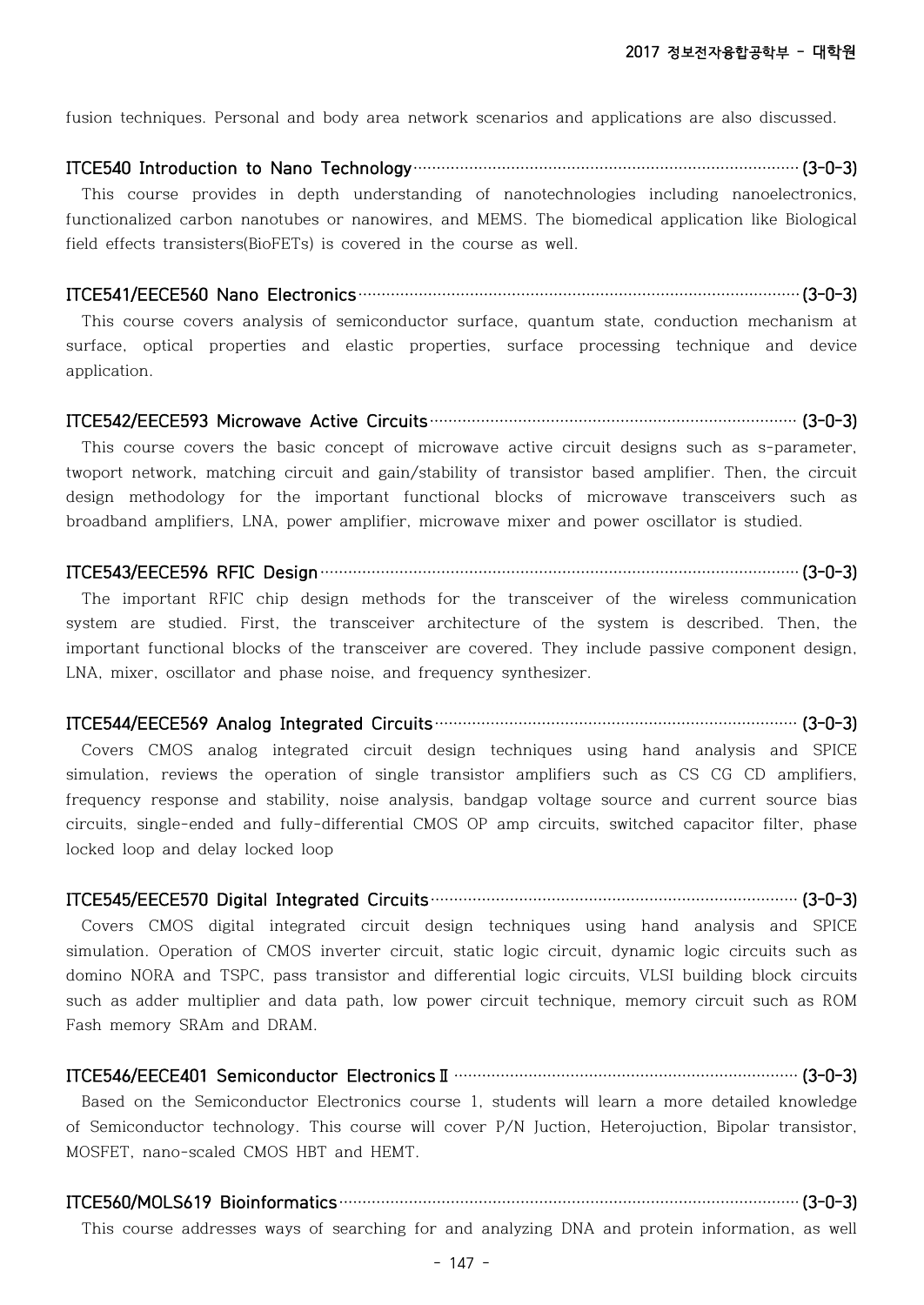as providing insight into biological literature and the latest trends in and the future of bioinformatics.

## ITCE561/MOLS502 Advanced Biochemistry (3-0-3)

 This course explores the structures and regulation of receptors and ionic channels, and the molecular regulatory mechanisms of factors in signal pathways that emanate from them. In addition, the principles of enzyme chemical structures, functions, and application and related metabolic pathways and their significance as well as contemporary research techniques are addressed. In particular, emphasis is placed on enzyme kinetics, reaction mechanisms, and active sites, labeling and determination techniques, structural relationships among active inhibitors and active sites, and the modification of enzymes using genetic engineering and gene expression.

## ITCE562/MOLS515/IBIO655 Biology of Aging (3-0-3)

 The focus of this course is on current understanding of aging process at an organismic level. Emphasis is placed on genetic control mechanisms that regulate aging and age-related diseases. Moreover, students will discuss key molecular signaling pathways that regulate aging processes, which are conserved across phyla.

## ITCE563/IBIO614 Frontiers of Interdisciplinary Biosciences (2000) Material (3-0-3)

The course helps students choose research topics.

#### ITCE564/IBIO615 Advanced Bioengineering (3-0-3)

 The course analyses the emerging biotech industry, its prospects and research directions. In addition, the course introduces basic and novel technologies in biotech industry.

#### ITCE565/MOLS508 Advanced Developmental Biology (111) (3000) (300-3) (3-0-3)

 This course explores the mechanisms through which the fertilized egg develops into an entity composed of various cells, tissues, and organs.

#### ITCE566/MOLS517/IBIO528 Advanced Molecular Genetics (3-0-3)

 This course is designed to help students learn recent exiting advances in the molecular genetics. The topics include functional genetics, model organisms, molecular genomics. In addition, students will discuss breakthrough findings in the molecular genetics field.

#### ITCE600 Applications of IT Convergence (3-0-3)

 In this course, students will learn how to perform research to support their projects which were defined and specified in ITCE500 Introduction to IT Convergence Engineering. The project will culminate in a submission of a conference or journal paper submission. The course will provide a set of 4 soft skills lecture on scientific databases, scientific publishing, project management.

## ITCE601/EECE600 Distributed Processing (2000) (3-0-3)

 This course will study the fundamental aspects of modern distributed systems. Issues concerned with distributed systems such as transparency, communication, resource sharing, fault tolerance, scalability, consistency, and security as well as those concerned with designing, developing, and managing distributed applications and services will be covered in this course. Special emphasis will lie on emerging Peer-to-Peer computing.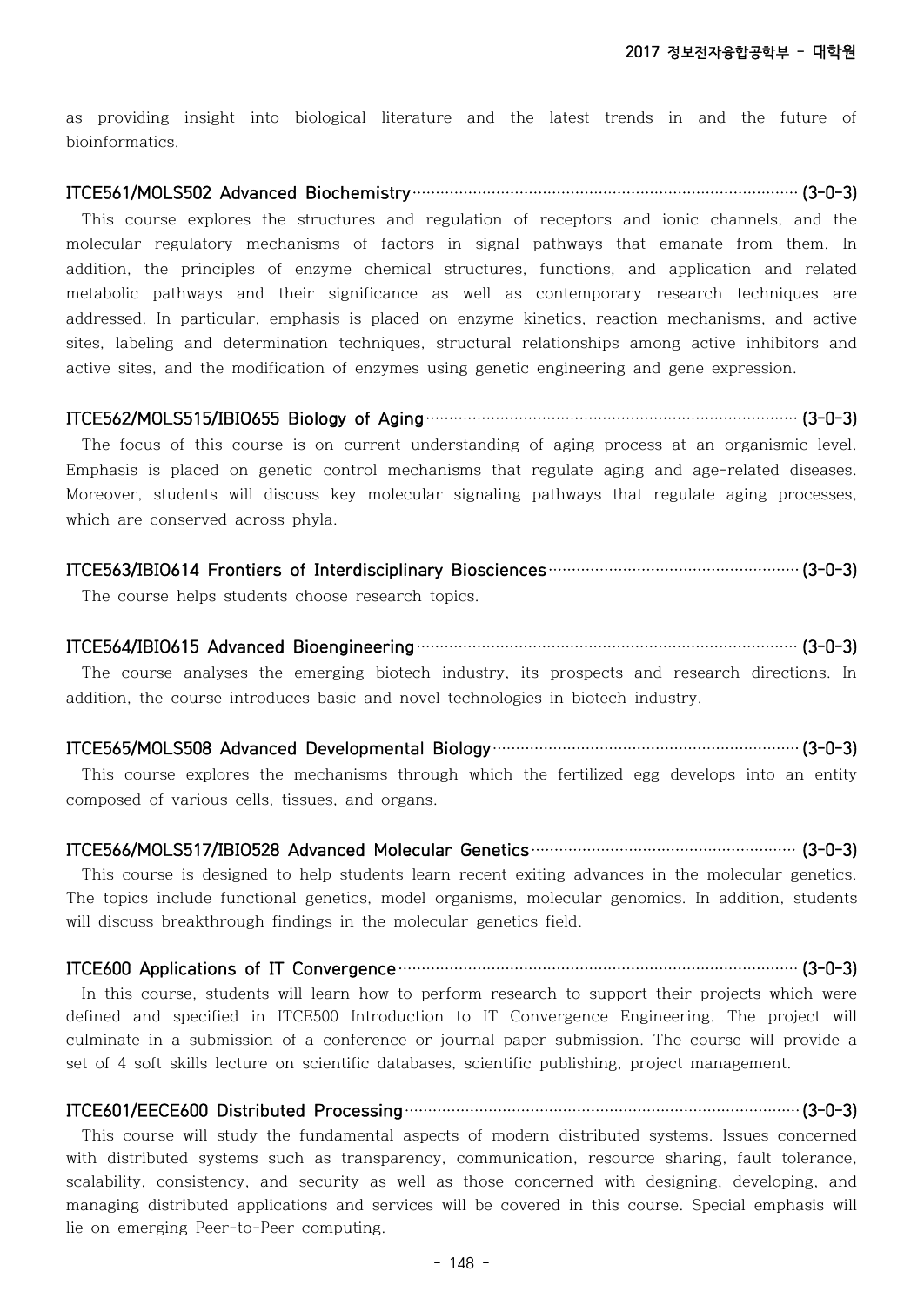## ITCE602/EECE702R Wireless Network Security (3-0-3)

 Students will learn security principle and types of security adaption of wireless networks such as WWAN, WLAN, WPAN, MANET. The security issues are handled in the respect of prevention and protection. The aim of the subject is to focus on fundamental issues regarding wireless network security and to make the students' own researches possible.

#### ITCE603/EECE702E Self-Protection System (3-0-3)

 The course deals with the principles and methods of self protection system to the unknown security intrusion from inner/outer system. The course studies detection of attack and intrusion, automatic detection of weakness, complementation of weakness, automatic learning about intrusion, and automatic backup etc. and the methods for reducing weaknesses.

## ITCE605/EECE607 Network and Service Management (3-0-3)

 The course will start with the fundamental concepts in network and service management, illustrated through a number of prominent frameworks. It will discuss key challenges in network and service management today and show how these problems are tackled with example techniques from both theoretical and system design perspectives. This course will also show autonomic networking as a principle design objective in dealing with the current network and service management complexity.

## ITCE606 Knowledge Representation, Reasoning and Inferencing **Construction** (3-0-3)

 This course focuses on approaches relating to representing different data in a common way, which is crucial for reasoning and planning for solving problems in autonomic systems. The course illustrates the importance of (1) defining a common form for relating different information from different sources to derive a combined understanding of a managed entity, (2) transforming the common representation of knowledge to a form amenable to efficient reasoning, and (3) adding constraints for performing intelligent search and planning.

## ITCE607 Advanced Semantic Reasoning and Applications (3-0-3)

 This course explains how to apply semantic reasoning provided by autonomic systems to build systems for current and Future Internet applications. This course starts by reviewing finite state machines, and then using finite state machines to model formal as well as natural languages.

## ITCE620/EECE608 Advanced Computer Networks (3-0-3)

 The main goal of this course is to study advanced topics on network technologies. The course begins with the basic concepts and techniques on computer networks, and then covers technical details in advanced topics on computer networks. This course also covers the state of the art protocols in networking technology.

#### ITCE621/EECE620 Mobile Networks (3-0-3)

 Recently diverse wireless mobile networks are deployed. This course provides an in-depth understanding of the fundamental problems in the area of mobile networks and studies the state of the art solutions to solve the problems. This course also covers many important issues in the area of wireless mobile networks.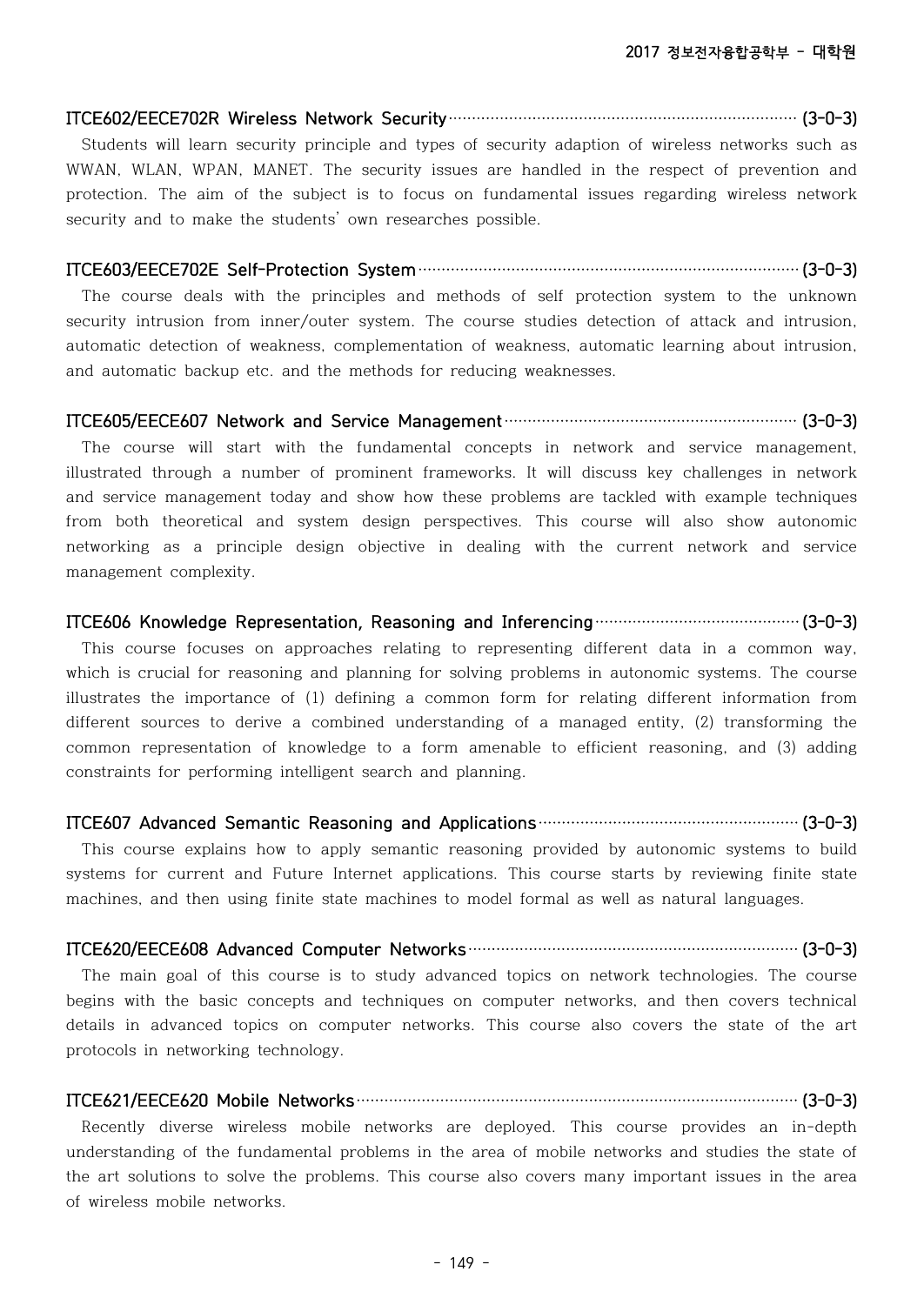## ITCE622/EECE626 Multimedia Networking (3-0-3)

 This course deals with the basic concepts that multimedia data can be effectively transferred through wire and wireless network. The course specifies media control technology considering networks and network control technology regarding media, introducing the best suitable technology which can connect those technologies.

#### ITCE623/EECE663 Estimation Theory (1990) (1990) (3-0-3)

 This course introduces the conventional linear estimators in frequency and time domains. In the algorithm point of view, two issues associated with the number of computations and the numerical stability are addressed and the modified estimators are provided. Furthermore, modern estimators, mainly designed with linear programming, are tackled under mixed criteria.

## ITCE624/EECE668 Robust Control (2000) (2000) (3-0-3)

 This course summarizes modern techniques, based on linear system theories, for analyzing and synthesizing linear and even nonlinear systems. Especially, so-called LMIs (linear matrix inequality), belonging to convex conditions, are used to design robust controllers against nonlinearities or uncertainties under various criteria.

#### ITCE640 Low Power Integrated Circuits (3-0-3)

 The low power design of CMOS Integrated circuits is essential to implement the low power sensor networks. The class starts with the review of the CMOS device physics with the emphasis on the subthreshold operation. It covers the low power analog circuits such as OP amps, switched capacitor circuits, continuous time filters, analog-to-digital converters and RF circuits. It also covers the low power design technique of digital circuits including low power logic circuits and SRAMs.

## ITCE641 Semiconductor Theory (3-0-3)

 This course provides a fundamental and in-depth knowledge of the theory of operation, modeling, parameter extraction, scaling issues, and higher order effects of active semiconductor devices that are used in mainstream semiconductor technology and emerging devices of practical interest. There will be a comprehensive review of the theories and latest models for the devices that are valid out to very high frequencies and the use of physical device modeling. A review of the latest device technologies and architectures will be presented. The course will be a prerequisite to the other applied courses in nanotechnology, nanoelectronics and photonics.

## ITCE642/EECE598 Advanced Nano Devices (3-0-3)

 This course covers recent developments of nano devices. Lectures focus on basic device fundamentals, second order effects, fabrication processes, characteristics, and reliability of novel devices. Through term project assignments, students are expected to gain an understanding of advanced electron devices.

## ITCE643 CMOS Circuits for Sensor Interface (3-0-3)

 The operation principles of the sensors for monitoring the human body or the environment will be introduced. The low power circuit techniques will be studed by using the CMOS technology. The front-end analog amplifier, filter, analog-to-digital converter, microprocessor, memory and RF